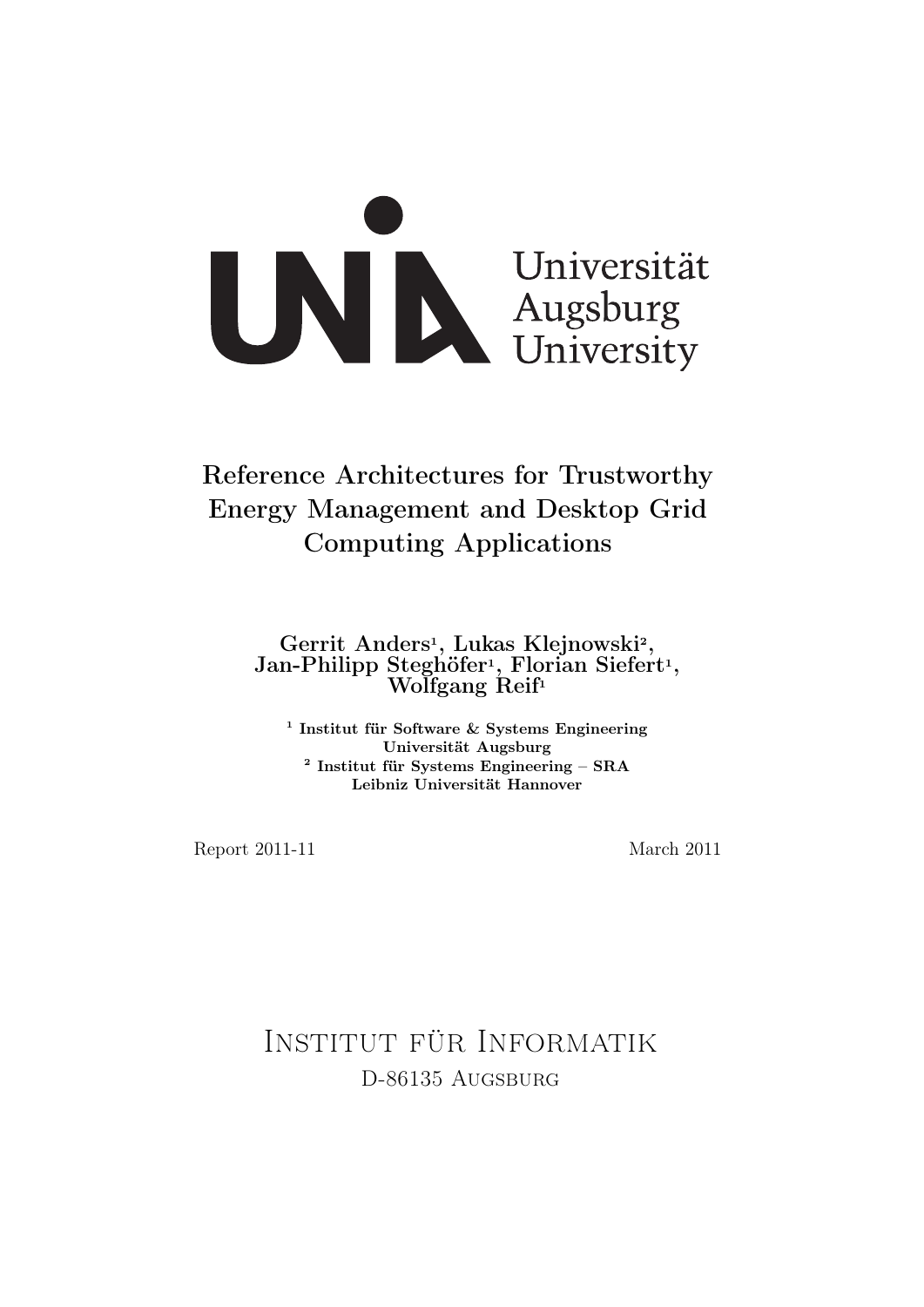Copyright © Gerrit Anders, Lukas Klejnowski, Jan-Philipp Steghöfer, Florian Siefert, Wolfgang Reif Institut für Informatik Universität Augsburg D–86135 Augsburg, Germany http://www.Informatik.Uni-Augsburg.DE  $-\frac{1}{2}$  rights reserved  $-$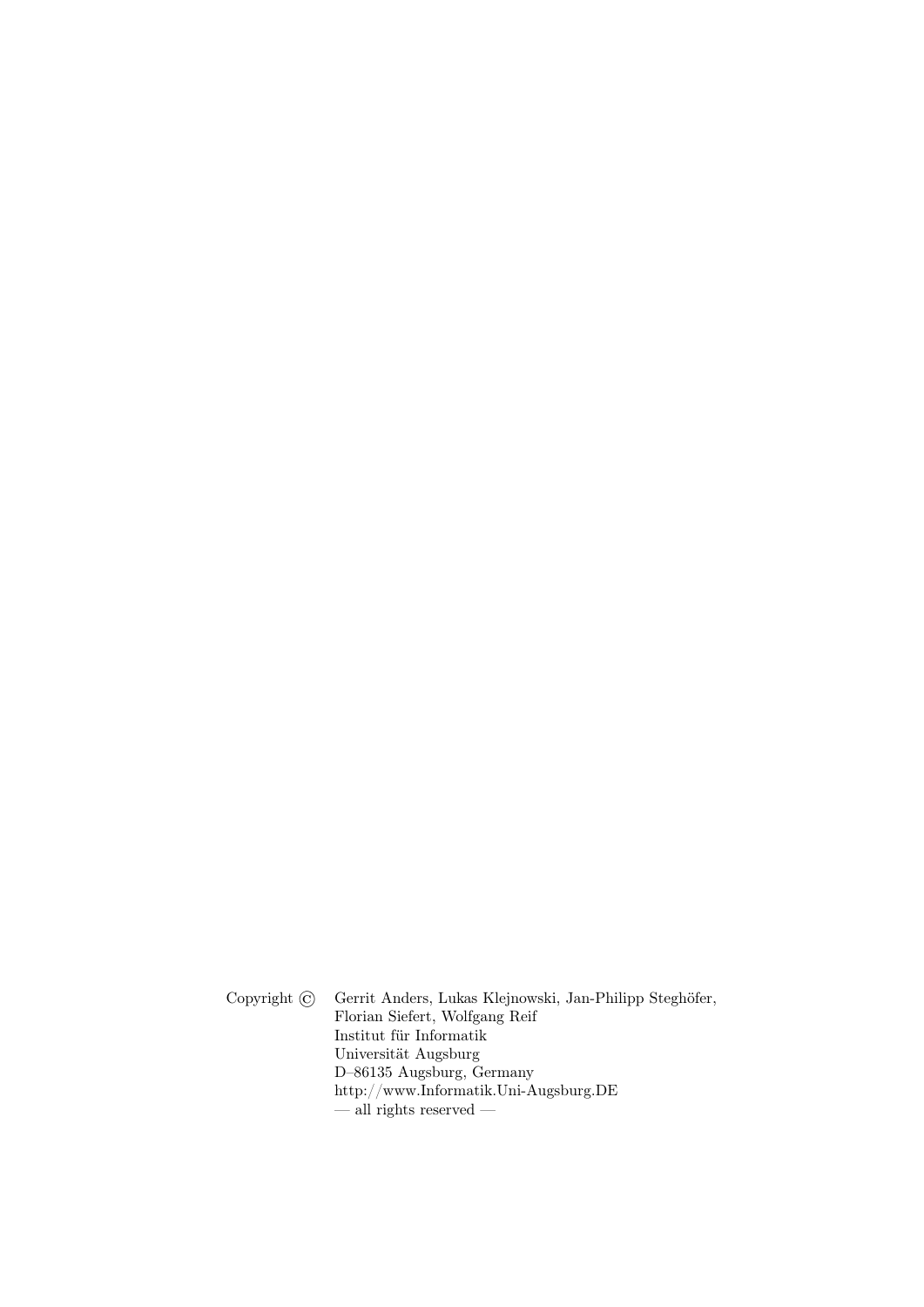## Reference Architectures for Trustworthy Energy Management and Desktop Grid Computing Applications

Gerrit Anders, Jan-Philipp Steghöfer, Florian Siefert, Wolfgang Reif Institute for Software & Systems Engineering Augsburg University, Germany E-Mail: {anders, steghoefer, siefert, reif}@informatik.uni-augsburg.de

#### Lukas Klejnowski

Institut für Systems Engineering – SRA Leibniz Universität Hannover, Germany E-Mail: klejnowski@sra.uni-hannover.de

#### Abstract

This report presents two reference architectures that can be used as architectural blueprints for applications of two different system classes. The first system class comprises applications in the field of energy management and the second one contains applications in the domain of desktop grid computing. Because applications in the scope of energy management are safety-critical and desktop grid computing applications have to cope with a variety of self-interested participants, applications of these domains have in common that they can increase their robustness and efficiency by considering the trustworthiness of participants. Therefore, the reference architectures given here are based on a middleware that provides functionality for the utilization of trust: experiences with participants can be stored and evaluated so that trust can be derived and incorporated into the applications.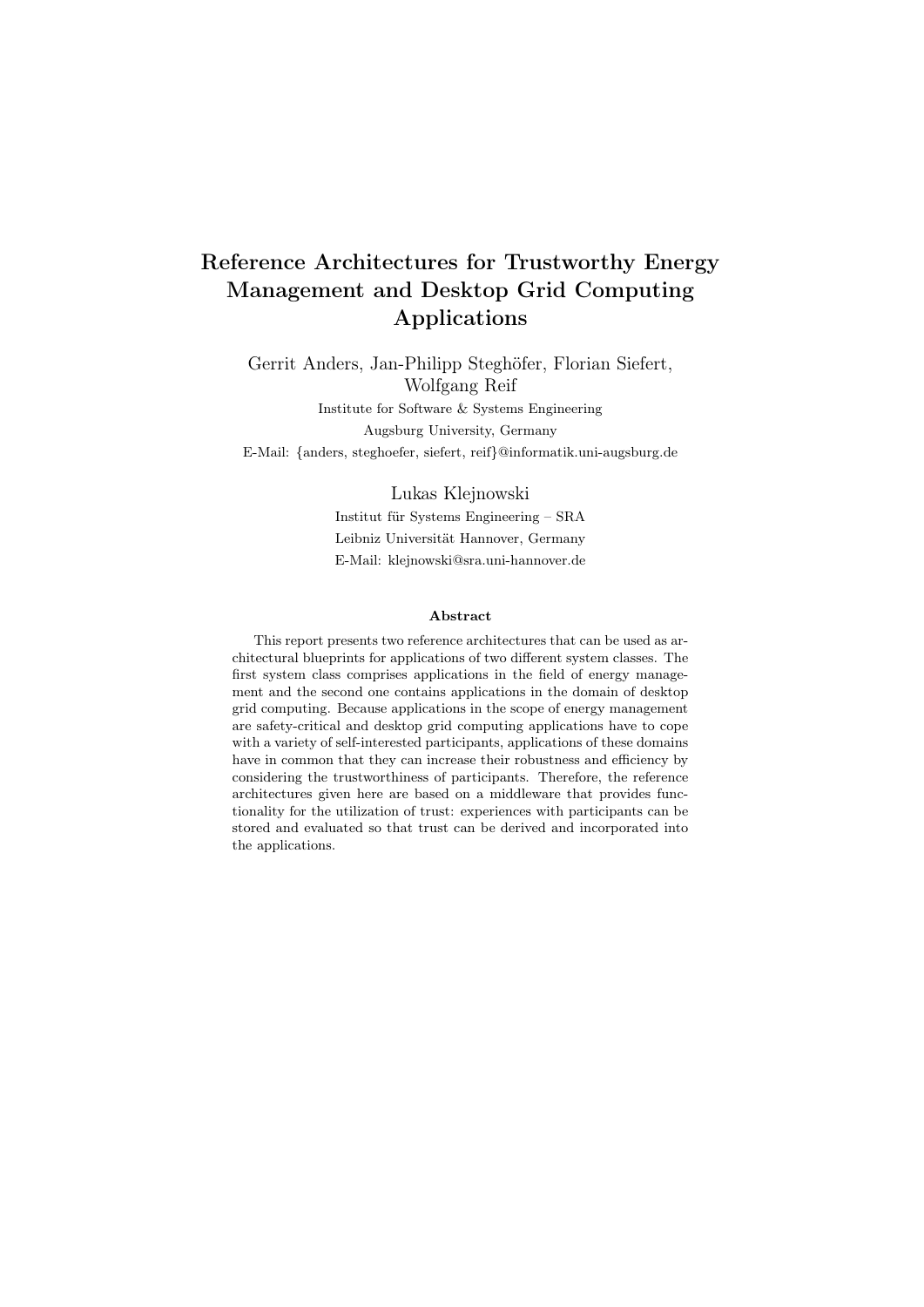### 1 Introduction

Reference architectures are a tool to facilitate the construction of applications of a specific class by guiding the development of an appropriate architecture. In this report, we present two reference architectures, each modeling the abstract concepts of a specific system class as well as their interdependencies. The first one serves as a template for architectures for trustworthy applications in the field of energy management, whereas the second one defines the basic concepts of the system class of desktop grid computing applications.

A characteristic of applications of these system classes is that they are open, heterogeneous systems that have either to ensure safety or to provide high performance in spite of untrustworthy, self-interested participants. Our approach to deal with this situation is to make use of the knowledge of the trustworthiness of participants in order to increase the systems' robustness and efficiency. Trust, as we understand it, is a multi-faceted concept consisting of the facets functional correctness, safety, security, reliability, credibility, and usability [8]. For example, we define reliability as the quality of a system with respect to its availability under disturbances or partial failure and credibility as the belief that a participant interacts in a desirable manner. Important properties of trust are that it is of temporary nature and that it allows to measure a participant's confidence in its interaction partners by evaluating experiences made with these participants in previous interactions, and thus enables cooperation in systems with various participants.

Both architectures have in common that they are composed of three layers: the lowest layer shows relevant concepts of a target platform in the form of a middleware that runs services, handles communication, and provides an infrastructure for the utilization of trust mechanisms. The middle layer presents system-class-specific concepts and their interdependencies founded on the concepts defined by the target platform. Together, these two layers form the reference architecture as a platform-specific model that can host multiple applications simultaneously. On top, the application layer specifies the architecture of one or more applications based on a given reference architecture.

In Sect. 2, we introduce the middleware that is used as the lowest layer in both reference architectures. Subsequently, we propose the reference architecture for trustworthy energy management systems in Sect. 3. The architecture for trustworthy desktop grid computing applications is presented in Sect. 4. Sect. 5 concludes this report.

## 2 A Trust-Enabling Middleware

Both presented reference architectures are based on the Trust-Enabling Middleware (TEM) [5]. It provides common concepts and functionality that are useful to both reference architectures and their respective applications. For this reason, the lowest layer of the reference architectures is denoted as TEM layer in the following.

The TEM is based on the message- and service-oriented middleware OCµ [9] that runs services on nodes that are physical devices with computational capabilities, such as personal computers, handhelds, or sensor nodes. These services have in common that they exhibit reactive behavior, i.e., they only act in re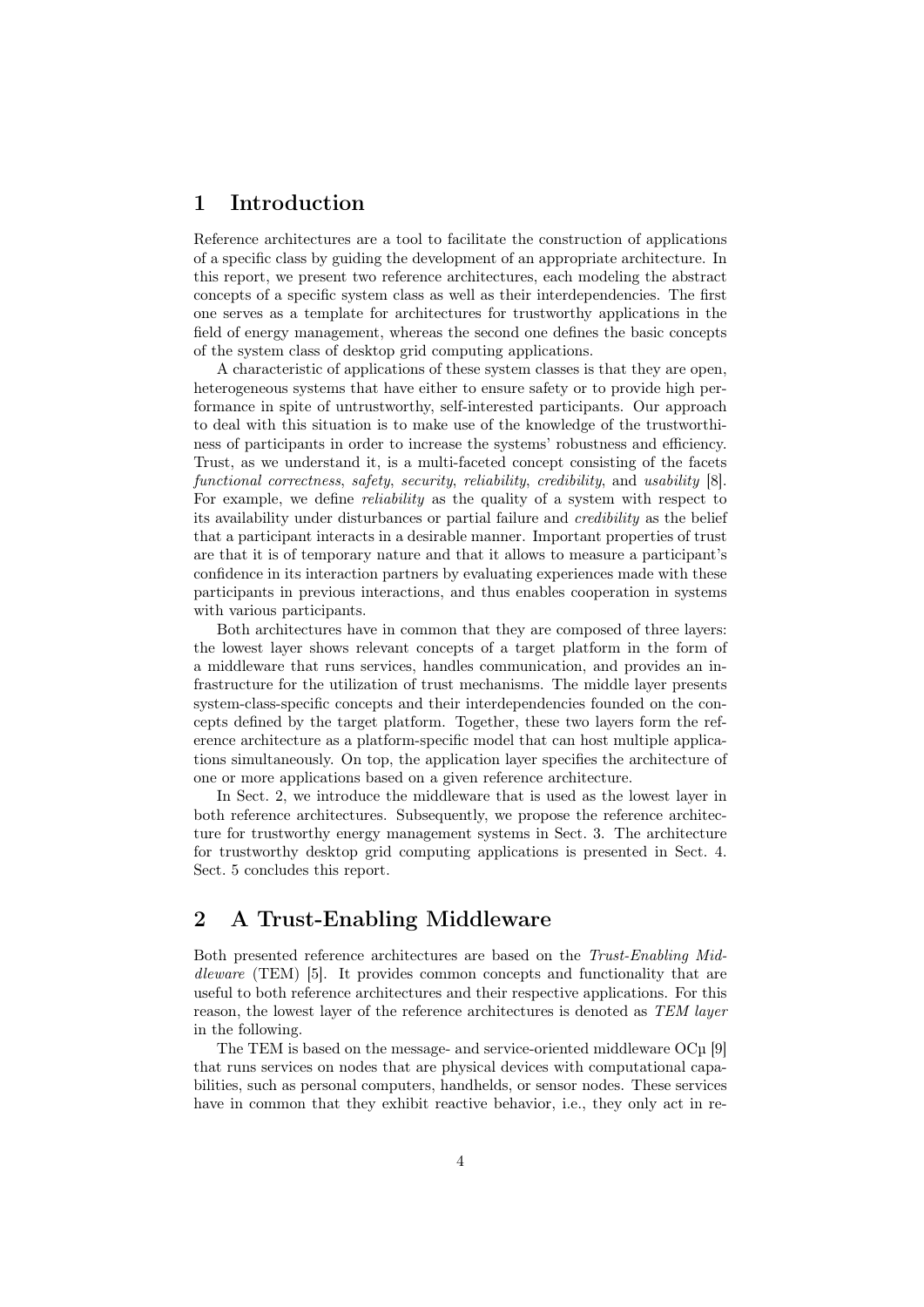sponse to a situation. Based on that, the TEM extends OCµ services by the concept of Periodic Services, that allow to run software agents that feature anticipatory, proactive behavior and thus can take control of a situation. To communicate, both types of services can exchange so-called Event Messages; message transport is handled by OCµ.

Additionally, services can register with a so-called Node Availability Service, which monitors the availability of nodes by sending heartbeat messages and informs registered services in case a node goes off-line. This enables fast reaction in case of a malfunction.

The TEM further provides an infrastructure with basic functionality for determining the trustworthiness of a node or a service. This infrastructure is called Trust Metric Infrastructure. For the purpose of obtaining trust values, an application can store experiences in a database managed by the TEM. By using application-specific metrics that transform and interpret stored experiences, a service can evaluate its direct trust in or the reputation of a node or service. Moreover, the TEM evaluates the reliability of nodes and services with regard to the availability of nodes by analyzing communication between services [4].

Because of these functionalities, the TEM is an ideal basis for the construction of trustworthy multi-agent systems. In the following, we present two architectures based on this middleware. For more information on the TEM and the Trust Metric Infrastructure, we refer to [5].

## 3 An Architecture for Trustworthy Energy Management Applications

In this section, we present a reference architecture that defines basic concepts for a system class in the domain of energy production and consumption. More precisely, it serves as a template for the system class of applications that are based on power consumers, power producers, and a power grid to which producers and consumers are connected. We call this reference architecture the Trusted Energy Grid.

Applications in the field of energy production and consumption have several properties in common: firstly, they are usually large-scale systems since there are many participants. Secondly, they are safety- and mission-critical systems due to the fact that a failure within the system could injure people or cause harm to its physical infrastructure. Thirdly, they are heterogeneous, open systems since participating components are made by different manufacturers and their behavior is hard to predict. The Trusted Energy Grid, as a reference architecture for various kinds of applications, features and has to deal with these properties, too. For example, applications on top of the Trusted Energy Grid could coordinate and manage the electrical storage provided by the batteries of electric vehicles, as investigated in [2], or group controllable consumers in order to sell load reduction to electricity suppliers [6]. Furthermore, as shown in Sect. 3.3, another application's task might be to maintain safety by permanently balancing energy consumption and production in the face of a vastly increasing number of unpredictable and less controllable participants.

To be able to cope with uncertainty in power networks, the Trusted Energy Grid must provide tools to regard trust of participants and of information they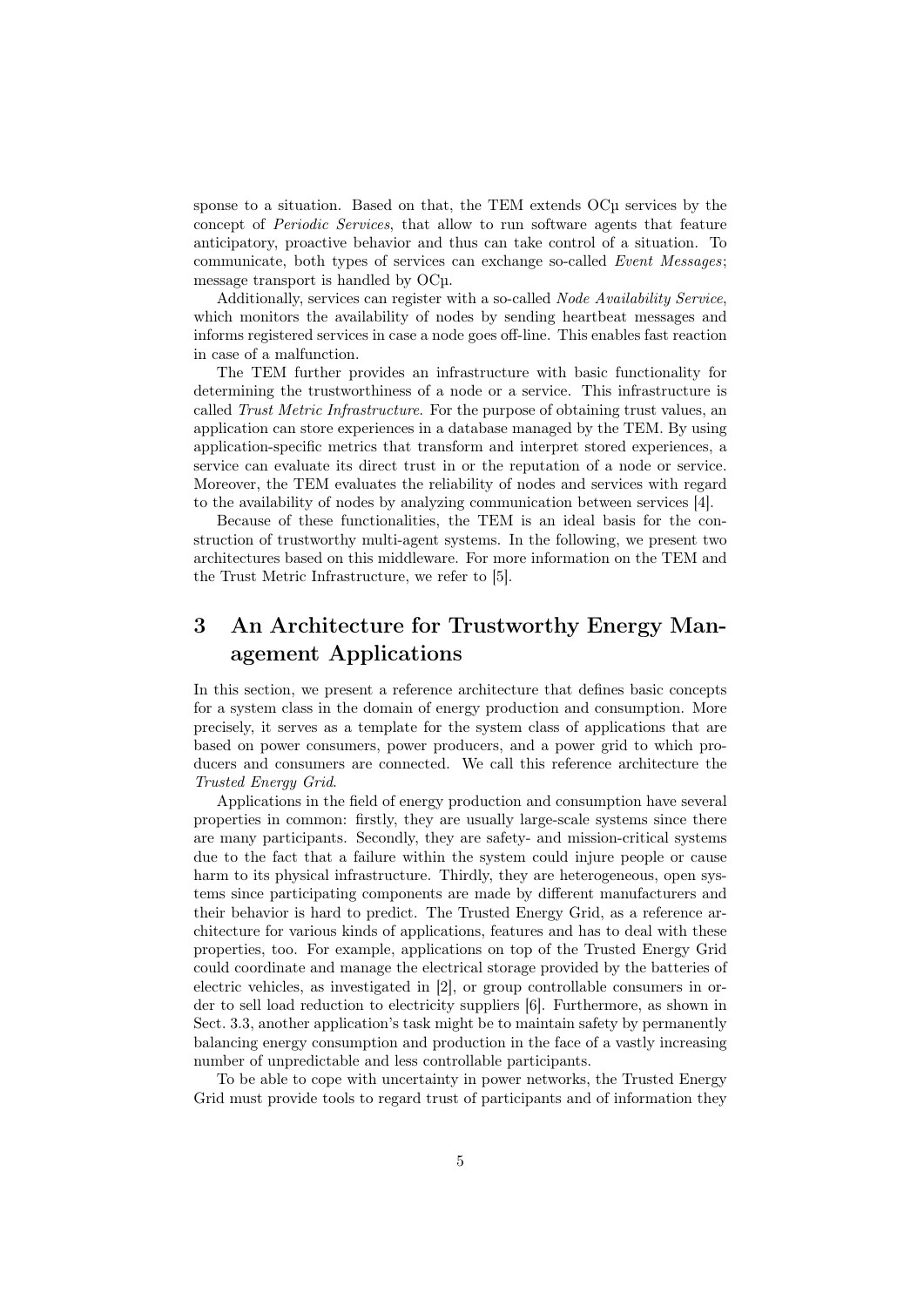make available to the system. Since the TEM provides trust mechanisms and functionality out of the box, we present the Trusted Energy Grid as a platformspecific model based on this middleware.

In the following, we show the characteristic concepts of the system class described by the Trusted Energy Grid (see Sect. 3.1) as well as the concepts of the TEM that are useful in this context (see Sect. 3.2). Subsequently, we give an example of an application that utilizes the concepts introduced by this reference architecture (see Sect. 3.3).

#### 3.1 Trusted Energy Grid: System-Class-Specific Concepts

As a reference architecture for energy management applications, the Trusted Energy Grid's main concepts are power consumers (GenericPowerConsumer), power plants (GenericPowerPlant), and the power grid (PowerGrid), see Figure 1. The power grid connects power plants and consumers. It is modeled by an entity called TransmissionAgent that is responsible for determining the power line frequency by comparing energy production and consumption, and further can be refined to take transmission-specific details of the grid into account (e.g., the energy lost in long distance transmission). A power consumer can be any kind of energy consuming entity such as an electrical device, a household, a large or industrial consumer, or an entire supply area. Each consumer has a load curve (LoadCurve) that shows a consumer's energy demand over time. Generic power plants feed energy into the power grid. They are divided into deterministic power plants (DeterministicPowerPlant) and stochastic power plants (StochasticPowerPlant). Deterministic power plants are power plants whose output can be determined and scheduled in advance as is the case with nuclear, hydro, or coal power plants. The output of a deterministic power plant is adjusted according to a schedule (Schedule) that states how much power should be generated at which point in time. In contrast, stochastic power plants are power plants whose output is rather unpredictable since it depends on consumer attitude or natural phenomena. Examples are domestic combined heat and power units or weather-dependent power plants (WeatherDependentPowerPlant), such as solar power plants and wind turbines.

Weather stations (WeatherStation) monitor the current weather conditions (WeatherCondition), such as solar radiation and wind speed, and create weather forecasts (WeatherForecast) based on these measurements. Since the output of weather-dependent producers depends on current weather conditions, weather forecasts can be used to predict their future output and, for example, to adjust schedules of deterministic power plants accordingly.

Power plants, consumers, the power grid, as well as weather stations and conditions are embedded in an environment (Environment) that is equipped with a coordinate system and, therefore, feature a geographical location.

Additionally, both power plants and consumers are able to participate in the energy market (EnergyMarket) where they can sell and buy energy at auctions. Moreover, the energy market is an abstract concept that serves as an interface to enable interactions between different applications running in parallel on the Trusted Energy Grid. For realistic scenarios, the EnergyMarket can be implemented based on the model of the European Energy Exchange<sup>1</sup>.

<sup>1</sup>http://www.eex.com/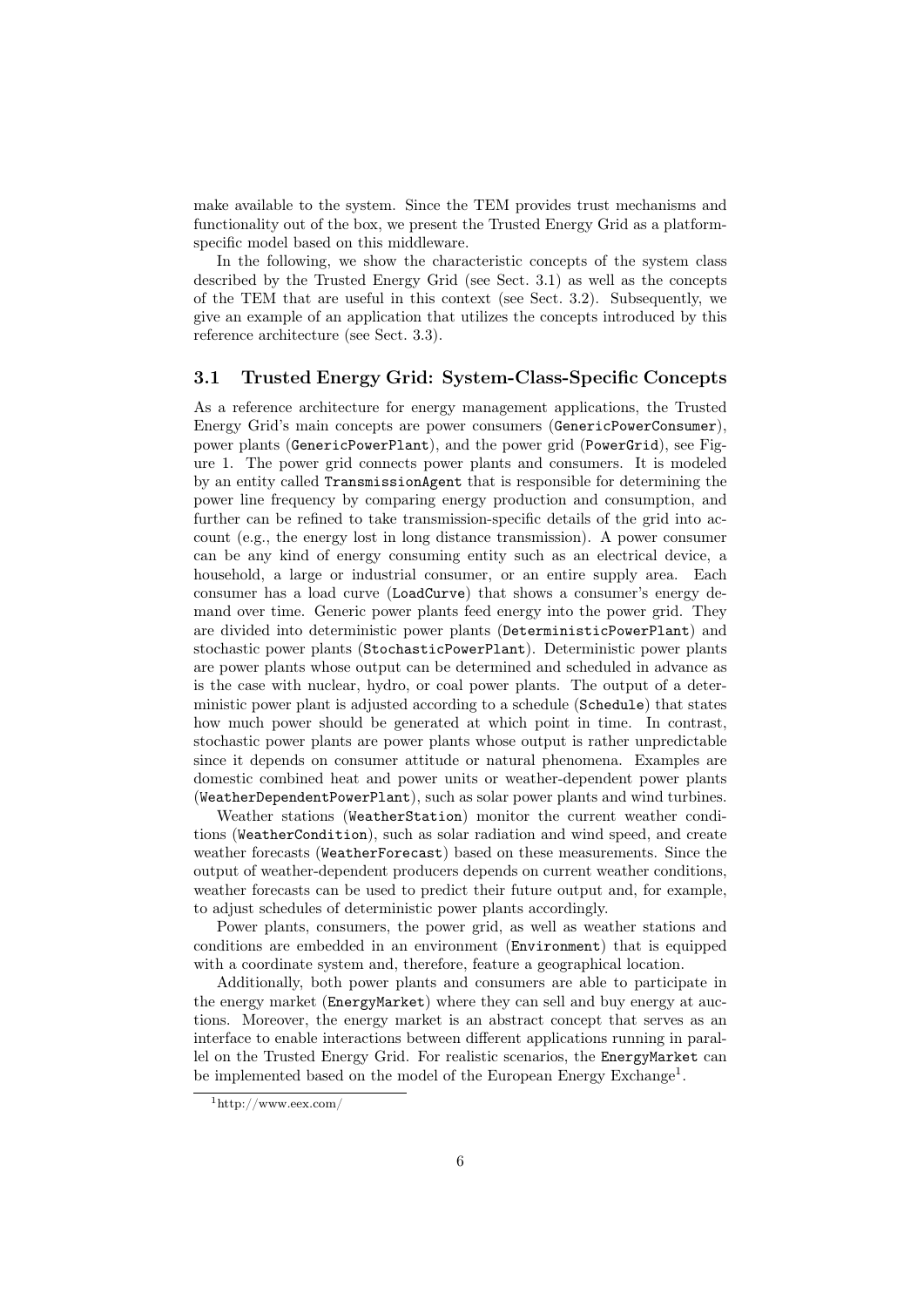

Figure 1: The Trusted Energy Grid Reference Architecture

#### 3.2 Trusted Energy Grid: TEM Layer

In the Trusted Energy Grid, power plants, consumers, the transmission agent, weather stations, and the energy market exhibit reactive and proactive behavior. Furthermore, these concepts are heavily dependent on the capability to communicate information to other entities in the system. Consequently, each of these concepts is realized as a PeriodicService in the platform-specific model presented here, thus inheriting, among other things, the ability to show anticipatory, self-initiated behavior and to exchange information via messages (EventMessage, MessageTransport).

As presented in Sect. 2, the TEM estimates the reliability of nodes and services by monitoring the availability of nodes. For the Trusted Energy Grid, the knowledge about the reliability of power plants or consumers is very important because a safety-critical system should be able to take preventive measures to maintain safety and to ensure proper operation in spite of unexpectedly unavailable resources. In the Trusted Energy Grid, almost all PeriodicServices represent physical components whose availability should be coupled to the availability of their physical counterpart. For example, if a physical power plant goes off-line, the service that represents this power plant should also be unavailable so that its reliability decreases. However, since the TEM measures the availabil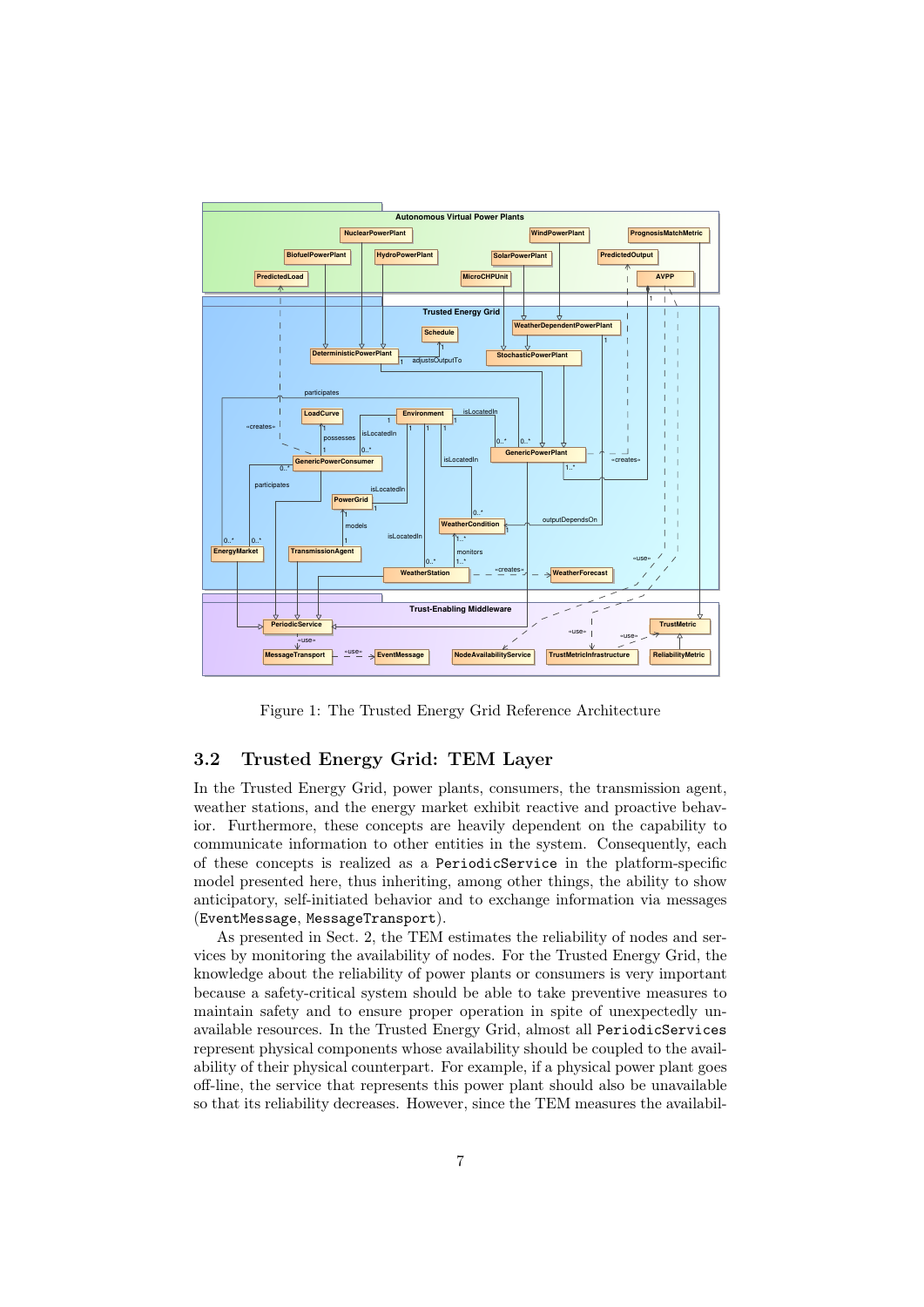ity for each node and not for every single service, each PeriodicService that represents a physical component has to run on its own node. Hence, whenever a physical component fails, the corresponding node goes off-line.

Additionally, to store experiences from which trust can be derived, the Trusted Energy Grid makes use of the TrustMetricInfrastructure provided by the TEM. The transformation and interpretation of this information into a trust value is done with the help of a metric that adheres to the interface defined by an abstract trust metric (TrustMetric). For example, the ReliabilityMetric can be used to determine the reliability of services.

#### 3.3 Trusted Energy Grid: An Exemplary Application Layer

In this section, we demonstrate an example application based on the Trusted Energy Grid that we call Autonomous Virtual Power Plants (AVPPs) [1].

In the power grid, one of the major challenges is to balance energy production and demand despite uncertainty introduced by a fluctuating energy demand and a steadily increasing number of uncontrollable power plants whose future output is difficult to predict and very volatile. That is because the output of such power plants depends on the availability of natural resources like wind or sunlight, or on consumer behavior as is the case with domestic combined heat and power (CHP) units. AVPPs are an approach to tackle this problematic situation. Their objective is to hold energy production and consumption in balance at all times in order to maintain safety and to guarantee proper operation of the power grid despite a tremendously increasing number of stochastic power plants.

One of the central ideas of this application is to partition the power plant landscape into several groups of power plants called, as the application itself, AVPPs. Each AVPP consist of various controllable power plants that require a schedule as well as uncontrollable ones. A major advantage of partitioning the power plant landscape by the use of AVPPs is that the complexity of creating schedules, which is an optimization problem with a large search space, is greatly reduced. More precisely, we define an AVPP (see AVPP in Figure 1) as a self-organizing, self-adapting, and self-optimizing ensemble of different power plants. Here, self-organization means that AVPPs autonomously find a suitable structure that supports the system's goal, i.e., balancing energy production and demand. If the structure is not suitable any more, e.g., because one or more AVPPs repeatedly cannot cope with the load situation, power plants restructure themselves into new AVPPs. Moreover, an AVPP self-adapts because it autonomously reacts to changes in energy production and consumption by dynamically adjusting schedules of controllable power plants in order to maintain the balance.

As mentioned above, AVPPs consist of different types of power plants, which extend the basic concepts provided by the reference architecture. This can be deterministic power plants, such as biofuel (BiofuelPowerPlant), hydro (HydroPowerPlant), or nuclear power plants (NuclearPowerPlants); but also weather-dependent producers, such as solar power plants (SolarPowerPlant), wind turbines or wind farms (WindPowerPlant), as well as other stochastic power plants like domestic CHP units (MicroCHP).

In order to enable proactive measures to ensure stable operation, power consumers predict their future load (PredictedLoad) based on information about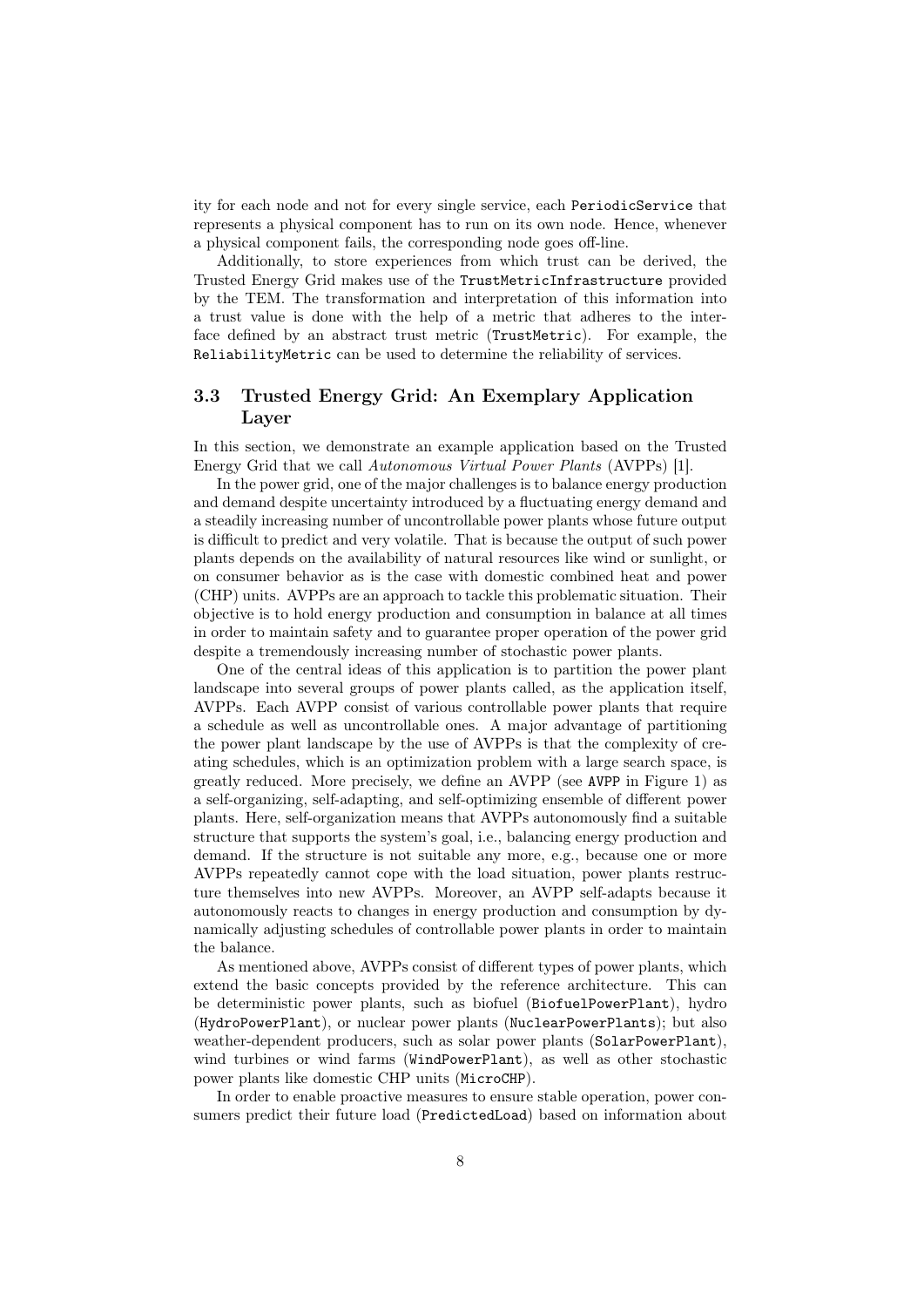their former energy consumption. Moreover, power plants predict their future output (PredictedOutput), which depends, among other things, on the power plant's state and historic data. Predictions further depend on the weather forecast provided by weather stations in case of weather-dependent power plants, on consumer attitude in case of usage-dependent power plants, or on a deterministic power plant's schedule and performance characteristics.

To handle the uncertainty introduced by inaccurate predictions and unreliable power plants, AVPPs use additional information about the trustworthiness of power plants and consumers. The trustworthiness of a power plant is characterized by its reliability and credibility. Its reliability is measured by the TEM and thus states how often the power plant was off-line. The credibility of a power plant indicates the accuracy of its predicted power outputs. Furthermore, the trustworthiness of a consumer is its credibility in terms of the accuracy of its predicted load and is therefore defined analogously to the credibility of power plants. The information about predicted and actual load or power output is stored by making use of the TEM's TrustMetricInfrastructure. A prognosis match metric (PrognosisMatchMetric) can then be used to derive credibility from this information once actual values are available by comparing predicted values with actual ones.

The application makes use of the knowledge about the trustworthiness of power plants in several aspects. On the one hand, it is used in the course of AVPP formation. The objective of the AVPP formation is to form several AVPPs of similar quality because a single AVPP that cannot cope with a given situation could endanger the proper operation of the whole system. Therefore, the formation of AVPPs tries to increase robustness by grouping trustworthy and untrustworthy power plants together so that every AVPP exhibits almost the same mix with respect to the trustworthiness of power plants. On the other hand, an AVPP benefits from knowledge about the trustworthiness of power plants and consumers when creating schedules. That is because an AVPP creates schedules in such a way that it reduces dependence on untrustworthy, deterministic power plants by decreasing their scheduled output. This is reasonable since untrustworthy power plants can cause imbalances between energy production and consumption due to inaccurate predictions or malfunctions. Furthermore, an AVPP makes sure to hold sufficient reserve power to be able to cope with unexpected situations caused by untrustworthy power plants or consumers.

In addition, an AVPP registers with the TEM's NodeAvailabilityService in order to be notified when a power plant goes off-line. In such a case, the AVPP triggers the recalculation of schedules.

Having described the Trusted Energy Grid and an example based on this reference architecture, in the next section, we present a reference architecture for desktop grid computing applications.

## 4 An Architecture for Trustworthy Desktop Grid Computing Applications

This section introduces the Trusted Computing Grid reference architecture for the system class of desktop grid computing applications. These are applications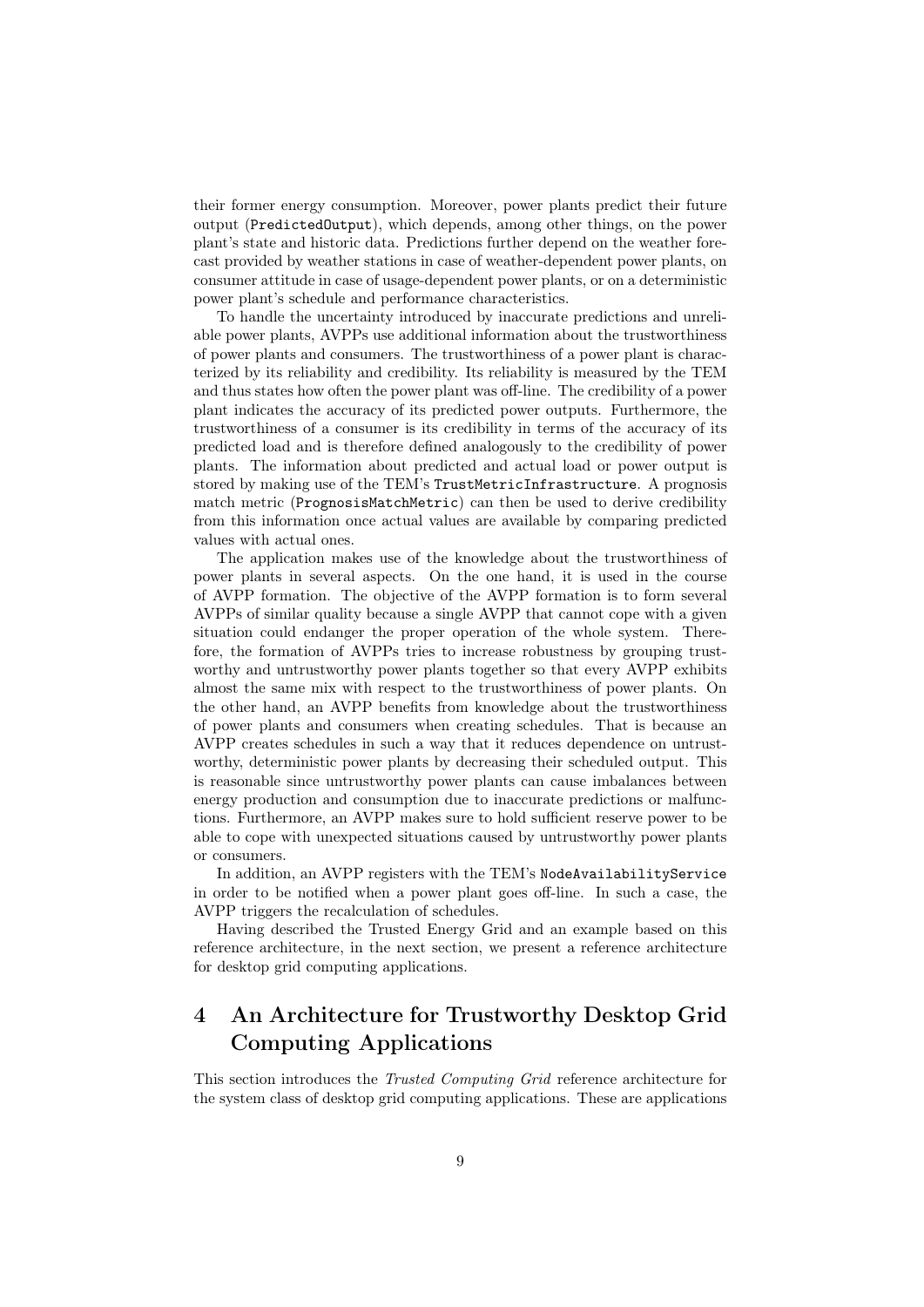that are executed in an environment, called desktop grid system, that consists of a great number of computers that cooperatively process computationally intensive tasks produced by clients, i.e., instances of desktop grid applications. However, as we focus on desktop grid computing, these applications do not run on dedicated servers, but on user devices, such as personal computers. Desktop grid systems have in common that they are based on open, distributed systems without central control (e.g., the Internet) in which several heterogeneous clients act on behalf of users and cooperate in order to reach a goal. For this reason, these applications feature a highly dynamic structure. Furthermore, since desktop grid applications run on user devices, they have to share resources with other applications, such as other desktop grid applications.

In desktop grid systems, clients create work units that are expected to be processed by the grid. For this purpose, each client can act in the role of a submitter and worker. In the role of a submitter, a client submits work units to the grid that should be processed by another client in the role of a worker. Having processed a work unit, a worker returns the result to the submitter.

By being able to delegate work to other clients, the advantage of grid computing is that it provides a way to decrease computing time. Therefore, a user of such a grid usually expects correct results as fast as possible. However, there may be clients that plan to exploit or damage the system. For example, these are clients that do not contribute to the grid as they do not process work units, clients that return wrong results or no results at all, as well as others that flood the grid with work units. Thus, since each client may behave uncooperatively, the big challenge of desktop grid computing is to have efficient, robust systems in spite of uncertainty introduced by their clients.

As a reference architecture for desktop grid computing applications, the Trusted Computing Grid [3] provides concepts to master this challenge. Since clients work together to process work units, each client has to decide which client should process a work unit and whether or not to process a work unit on behalf of another client. Summarized, a client has to find suitable interaction partners. Furthermore, to deal with uncooperative, i.e., untrustworthy, clients, we propose the utilization of the TEM's trust mechanisms and functionality.

The next sections give an insight into the Trusted Computing Grid's systemclass-specific concepts (see Sect. 4.1) as well as relevant concepts of the TEM (see Sect. 4.2). An example application is shown in Sect. 4.3.

#### 4.1 Trusted Computing Grid: System-Class-Specific Concepts

Systems based on the Trusted Computing Grid reference architecture (see Figure 2) consist of multiple interacting agents (TCGAgent), each representing a client. These agents participate in the grid in the role of a worker and a submitter in order to process data. Since we regard desktop grid computing applications, the user of a Trusted Computing Grid application (TCGUser) activates, deactivates, configures, and constrains the TCGAgent. For example, the user states how many resources (Resource) may be allocated. As a result, a TCGAgent usually cannot use all resources provided by a given system.

Each agent can run multiple applications (TCGApplication) on the generic architecture provided by the Trusted Computing Grid, such as an application for video encoding or face recognition. Applications create jobs (TCGJob) that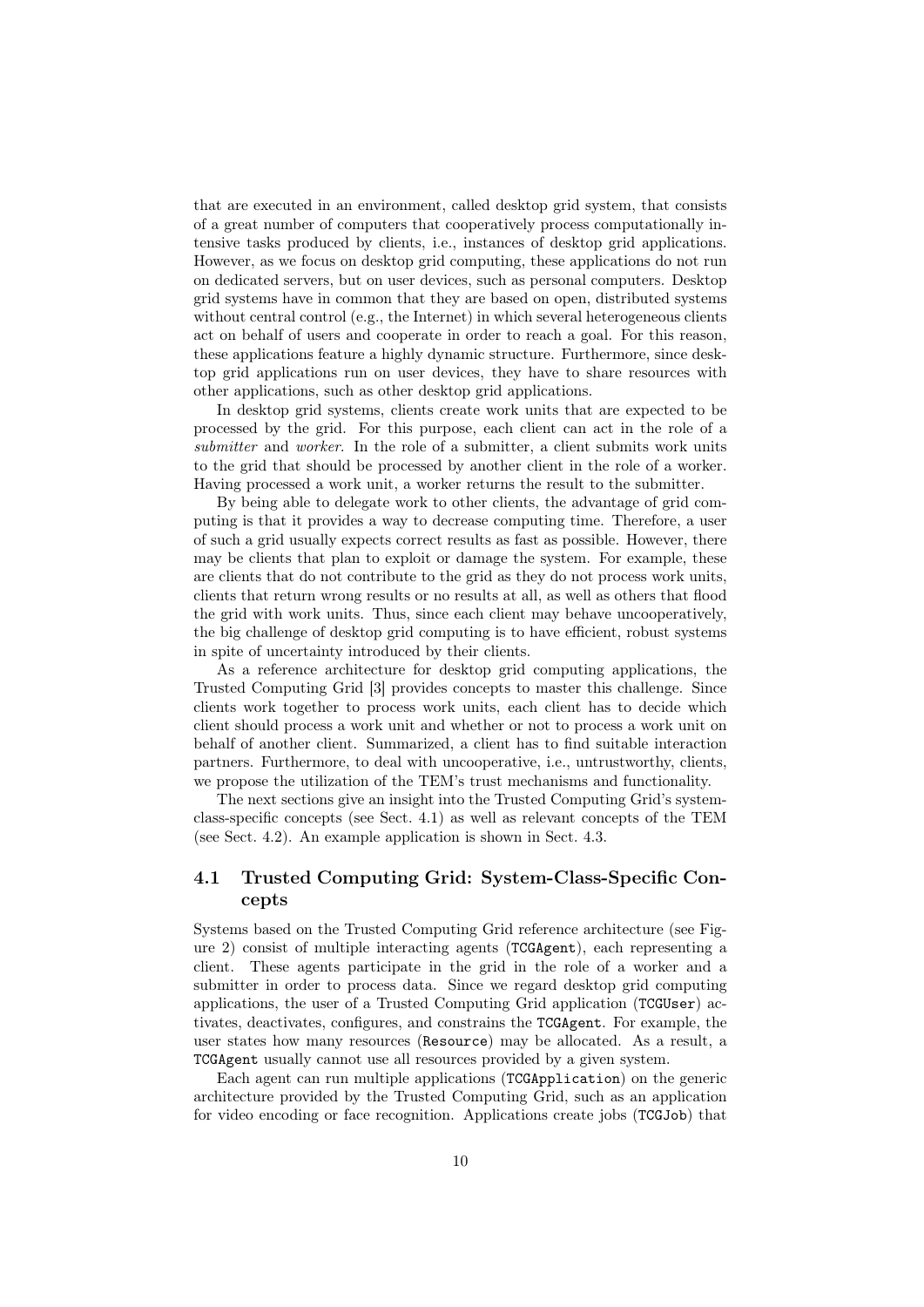are computationally intensive tasks that are expected to be performed by the grid. For example, a job is the task to search for specific people in a number of pictures. Having created a new job, it is split into smaller pieces, called work units (TCGWorkUnit), in an application-specific way by making use of an instantiation of TCGSplitter. Subsequently, the agent that created the job manages the distribution of work units to other agents, thus acting as a submitter. In this role, an agent is self-interested and therefore always tries to maximize the number of successfully processed work units by choosing suitable workers. We distinguish four different prototypical types of workers:

- 1. Altruistic agents that accept and process all work units submitted by trustworthy agents.
- 2. Free riders that reject all work units.
- 3. Egoistic agents that accept work units but might cancel their processing.
- 4. Rational agents that decide whether to accept or reject a work unit based one or more conditions, e.g., their trust in the submitter, or their current work load.

For choosing a suitable interaction partner, agents can evaluate the trustworthiness of other agents by making use of a trust metric (AggregatedTrustMetric) that aggregates an agent's credibility calculated by credibility metrics for direct trust or reputation (CredibilityMetric, CredibilityReputationMetric) as well as reliability (ReliabilityMetric, ReliabilityReputationMetric) measured by the TEM. For example, an agent's credibility can be influenced by the accuracy of its computational results. Whenever an agent receives a request for processing a work unit, it decides in its role as a worker whether the request should be accepted or rejected. Accepted work units can be processed by the corresponding application of the worker. Having finished the processing of a work unit, the worker returns the result (TCGWorkUnitResult) to the submitter which combines the results from all agents that processed a work unit by using an application-specific TCGCombiner.

#### 4.2 Trusted Computing Grid: TEM Layer

As explained in the previous section, TCGAgents show anticipatory behavior and must be able to communicate. For this reason, in the platform-specific model that we present here, TCGAgents are modeled as PeriodicServices which do not only provide proactive behavior but also have the ability to communicate by exchanging messages (EventMessage, MessageTransport). In order to be notified when an agent becomes unavailable (e.g., because a user shuts down the computer), TCGAgents can register with the NodeAvailabilityService provided by the TEM.

The TEM's TrustMetricInfrastructure can be used by agents to store experiences with their interaction partners. To evaluate an agent's trustworthiness based on these experiences, the Trusted Computing Grid proposes to combine reliability and credibility of agents to an aggregated representation of an agent's trustworthiness. For this purpose, it utilizes the AggregatedTrustMetric that aggregates the results of the Trusted Computing Grid's CredibilityMetric and CredibilityReputationMetric, and that aggregates the results of the TEM's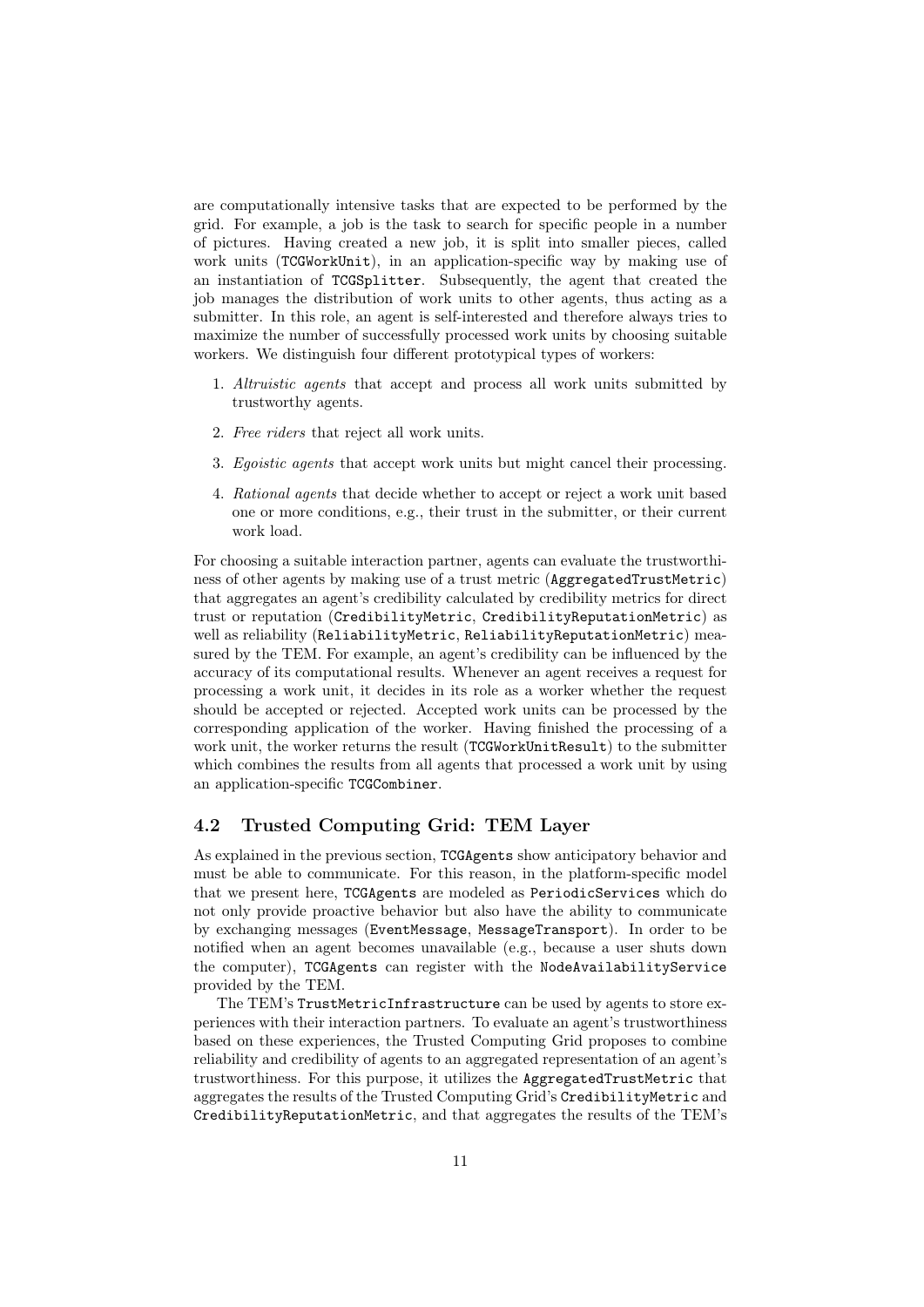

Figure 2: The Trusted Computing Grid Reference Architecture

ReliabilityMetric and ReliabilityReputationMetric. All these metrics adhere to the interface and functionality defined by the TEM's TrustMetric.

The following section presents an application that makes use of the concepts defined by the Trusted Computing Grid reference architecture.

#### 4.3 Trusted Computing Grid: An Exemplary Application Layer

In this section, we present a desktop grid computing application for face recognition that adheres to and concretizes the basic concepts introduced by the Trusted Computing Grid reference architecture. In this application, a job (see FRJob in Figure 2) is to identify persons by using a face recognition algorithm applied to photos. A typical job contains multiple photos and description models of several faces to be recognized. Correspondingly, a typical work unit (FRWorkUnit) contains one or more of these photos and the description model of a specific face. The face recognition application (FRApplication) states how to create FRJobs on the one hand, and how to process FRWorkUnits by supplying a suitable algorithm for the task on the other hand. The FRSplitter splits FRJobs into FRWorkUnits. The results (FRWorkUnitResult) of processed FRWorkUnits are combined by the FRCombiner and returned to the application afterwards.

As stated before, applications in the field of desktop grid computing have in common that they have to deal with uncooperative clients. For this reason, and because the functionality for the distribution and acceptance of work units can be defined in a generic way, we model the TCGAgent as a trust-aware, adaptive agent that makes decisions with respect to the trustworthiness of other agents. Note that the Trusted Computing Grid makes metrics for determining the credibility and reliability of agents available in a generic way.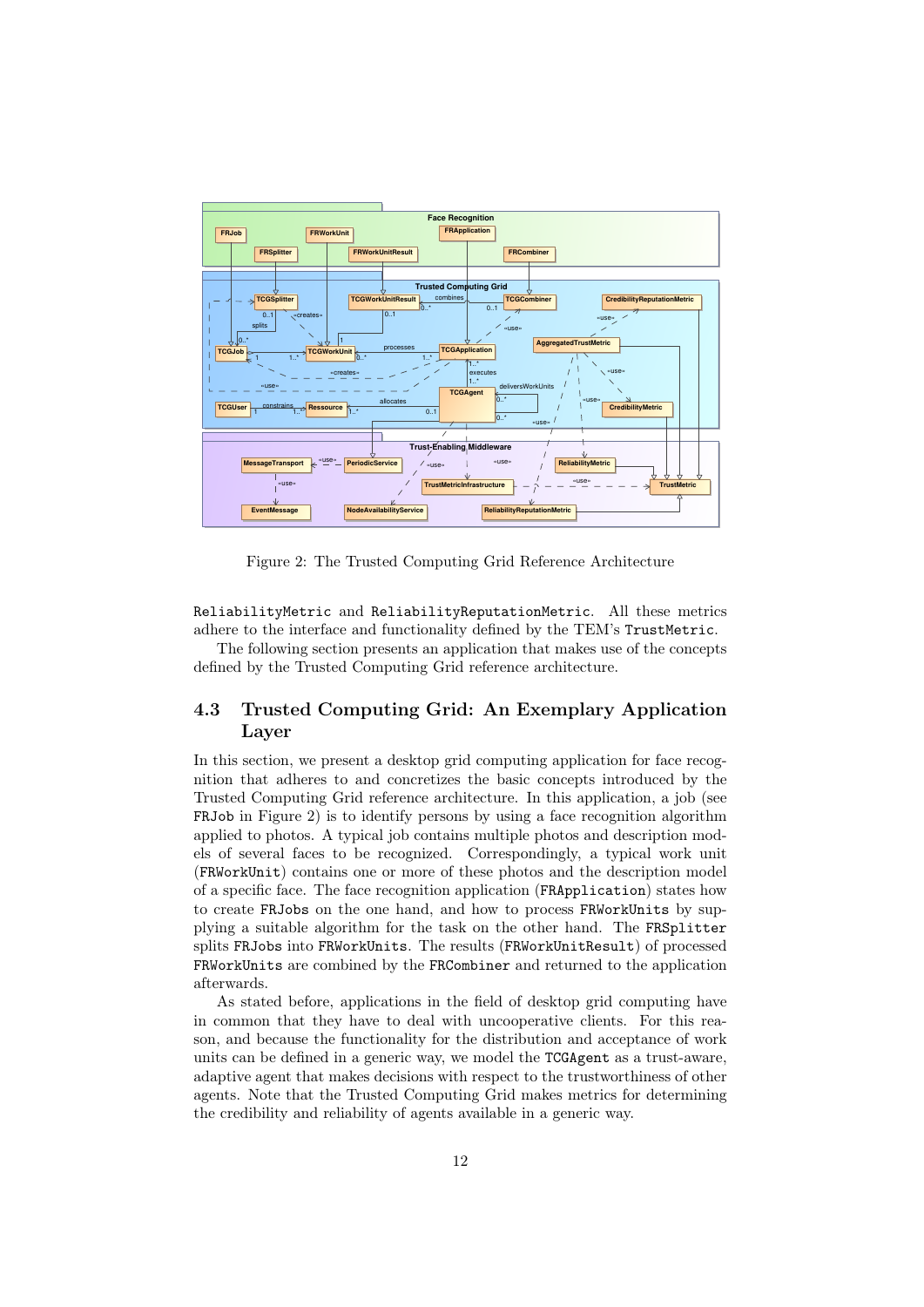When a new work unit is ready to be processed, TCGAgent chooses a suitable interaction partner with regard to its direct trust in and the reputation of potential interaction partners as well as other criteria, such as current work load. For this purpose, an agent's trustworthiness is appraised with the help of the AggregatedTrustMetric. Once an interaction is completed, an agent gains experience with its interaction partner which is stored with the help of the TrustMetricInfrastructure. An interaction is completed if a work unit is rejected, processed and returned to the submitter, or if a timeout occurs. For determining whether an interaction has a positive or negative outcome, agents evaluate the interaction partner's behavior in the course of the interaction, e.g., by checking the correctness of the result or by resolving whether or not the rejection of a work unit was justified. Each experience influences the trust in an interaction partner. For example, if an agent returns faulty results, its credibility decreases.

As agents prefer trustworthy interaction partners, they create implicit organizations that build upon these trust relations. These organizations are called Implicit Trusted Communities [7]. A Trusted Community is a dynamic organization of agents that mutually trust each other. They are implicit because agents do not know any of the existing Trusted Communities. By choosing trustworthy interaction partners, each agent's performance as well as the system's efficiency and robustness increases. If an agent notices that no other agent is willing to cooperate, it can assume that it has been excluded from all Implicit Trusted Communities. In this case, it can adapt its strategy in order to become trustworthy and, therefore, a member again. For example, an egoistic agent could decide to become more altruistic in order to increase its trustworthiness.

#### 5 Discussion and Conclusion

In this report, we introduced two reference architectures, called Trusted Energy Grid and Trusted Computing Grid, that can be used as a template for the construction of trustworthy applications in the field of energy management and desktop grid computing. Since applications of these system classes have to deal with uncertainty, we presented the reference architectures in the form of a platform-specific model that builds upon a target platform, called Trust-Enabling Middleware, that facilitates the utilization of trust. To this end, it provides an infrastructure that comprises trust metrics, which are concretized by applications or reference architectures, and basic trust mechanisms in a servicebased middleware. Furthermore, we outlined two example applications that demonstrate the usage and instantiation of the given reference architectures and how trust enables robust and efficient operations in systems consisting of a great number of different participants with unknown behavior.

On the basis of the Trusted Energy Grid, we showed the application of Autonomous Virtual Power Plants that divide a power plant landscape into groups of power plants, and that create and adjust schedules of power plants in order to balance energy supply and load in spite of unforeseen supply and load changes at all times. For this purpose, Autonomous Virtual Power Plants extend the Trusted Energy Grid by different types of power plants, the concept of an Autonomous Virtual Power Plant itself, as well as load and output predictions. Since the objective of energy applications based on the Trusted Energy Grid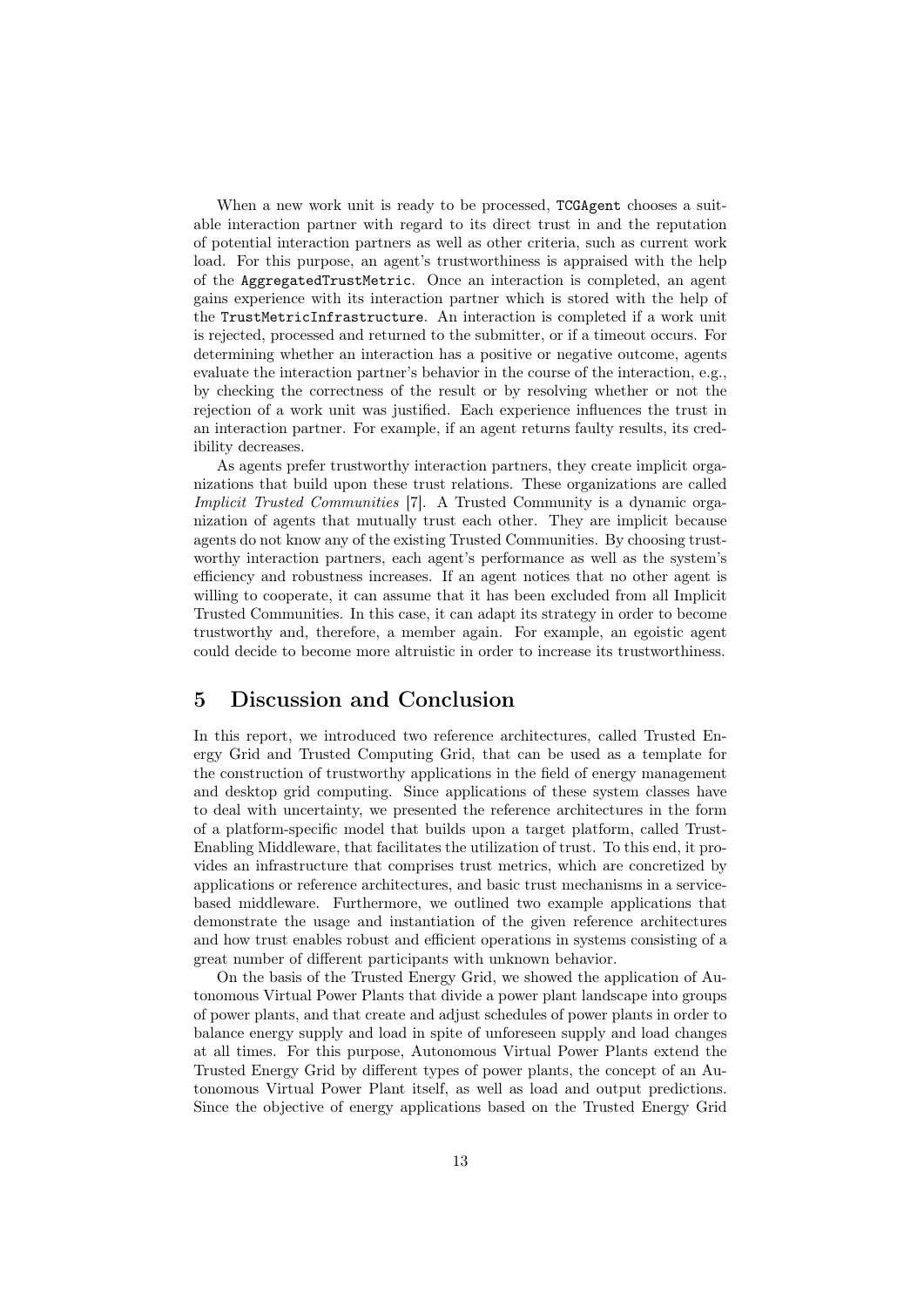may vary from application to application and under the assumption that functionalities, such as forecasting and prediction algorithms, are vendor-specific, only physical properties are generic in the Trusted Energy Grid. Consequently, the behavior of participants has to be defined by the application.

As an example based on the Trusted Computing Grid, we proposed a grid computing application for face recognition that is performed on multiple devices in parallel. As each application based on the Trusted Computing Grid has the aim to solve a computationally intensive arithmetic problem as fast as possible, in contrast to the Trusted Energy Grid, the behavior of participants and all necessary concepts can be modeled independently from a specific application. This includes the functionality for the distribution and acceptance of work units because of uniform submitter and prototypical, heterogeneous worker behavior. Nevertheless, an application has to concretize some concepts defined by the Trusted Computing Grid, including grid jobs, work units, and the algorithms that, among other things, generate jobs and process the work units.

The examples showed that the presented reference architectures prove to be helpful concepts for the creation of systems consisting of multiple interacting participants in uncertain environments. Future work includes a reference architecture for trustworthy multi-user multi-display environments in which privacy is of utmost interest. These environments typically feature a public display and one private device per user. To ensure privacy by hiding private data from unauthorized persons, private content displayed on public displays is migrated to user devices.

## Acknowledgment

This research is partly sponsored by the research unit "OC-Trust" (FOR 1085) of the German Research Foundation (DFG).